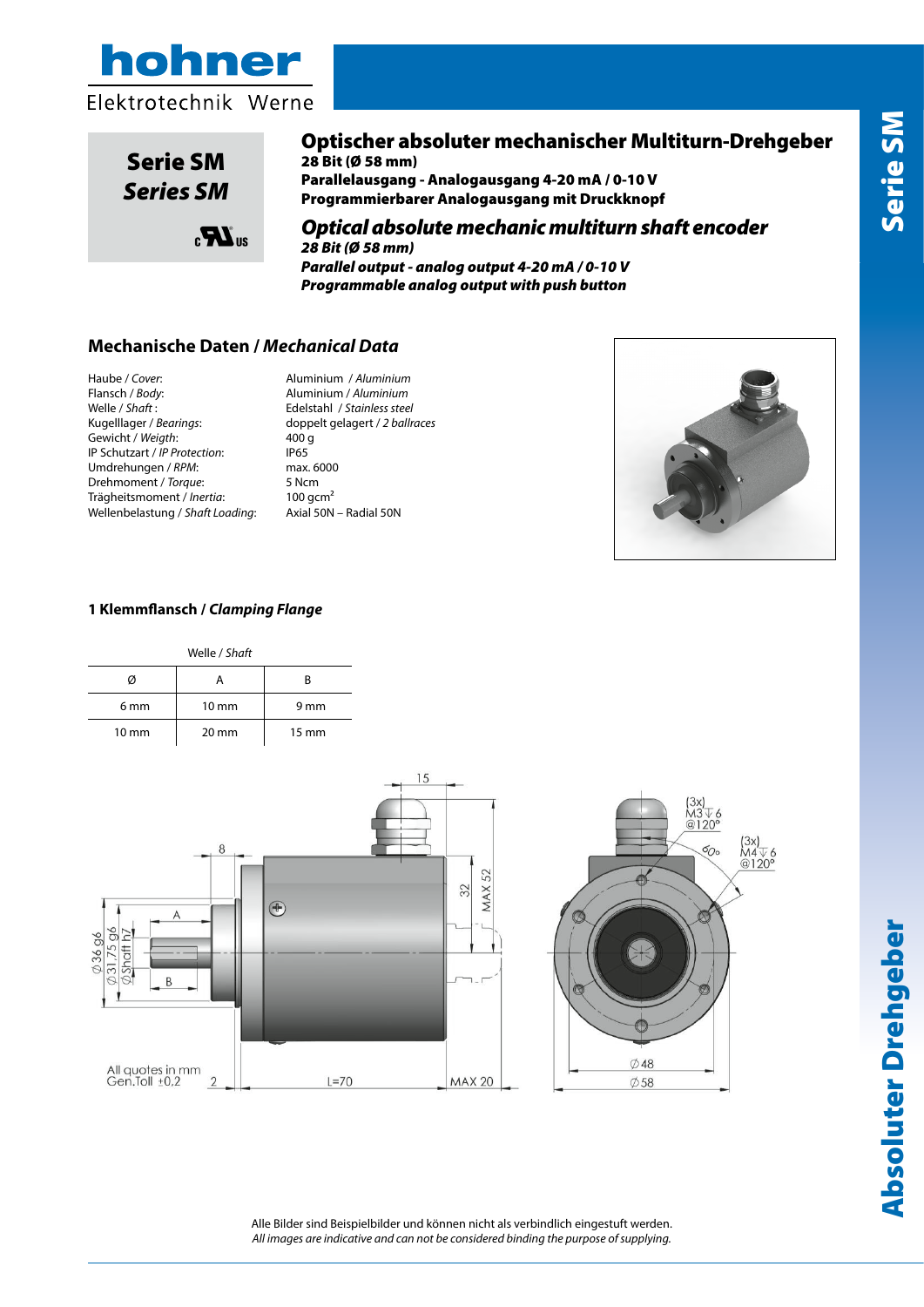hohner Elektrotechnik Werne

### **3 Synchroflansch /** *Synchro Flange*



### **1H Klemmflansch /** *Clamping Flange*



Nota: Tutte le immagini sono puramente indicative e non possono essere considerate vincolanti ai fini della fornitura

Absoluter Drehgeber Serie SM **Absoluter Drehgeber** 

www.hohner.it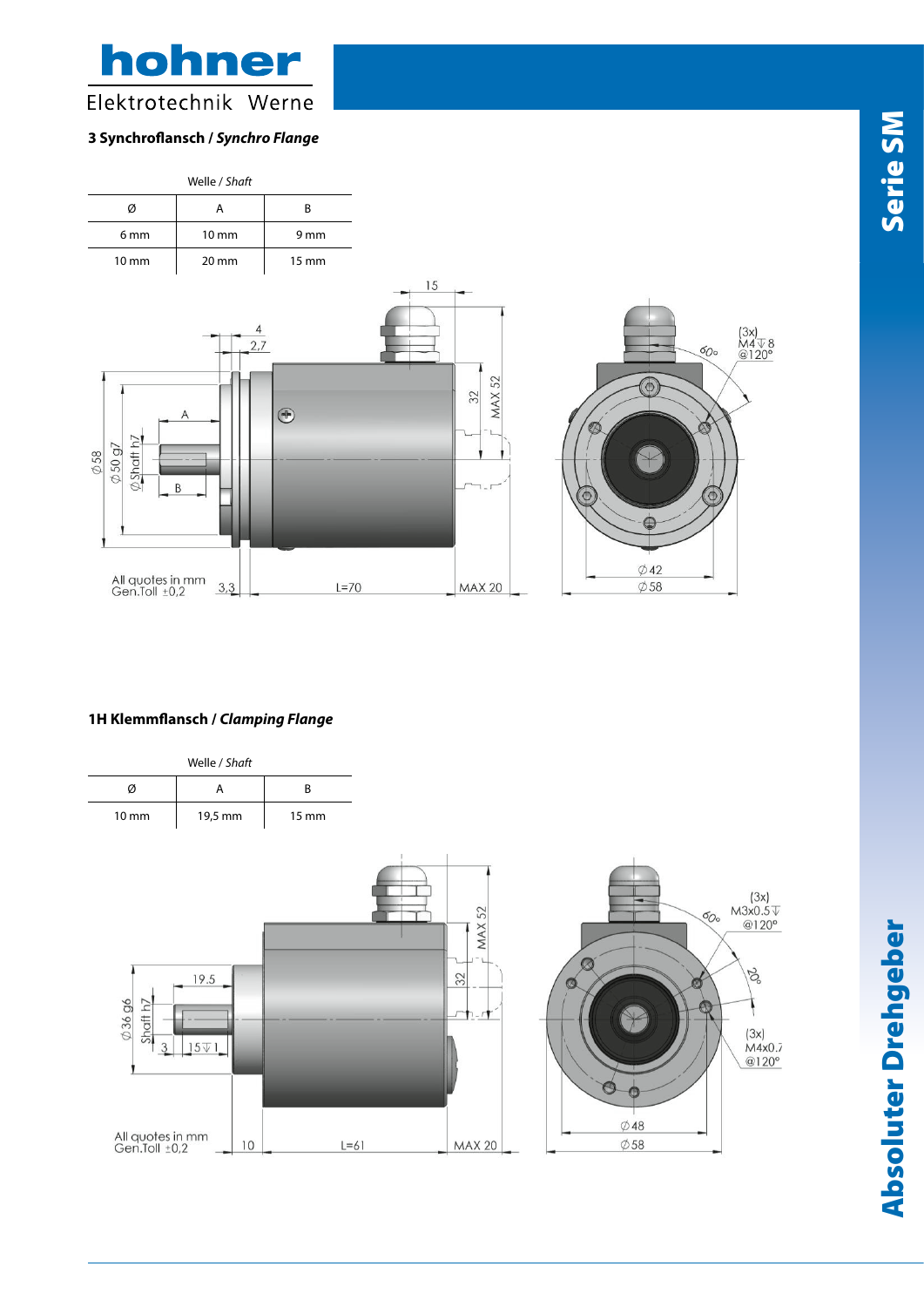

Elektrotechnik Werne

# **Elektronische Daten /** *Electronical Data*

Versorgungsspannung / *Power supply*: 10-30 V (5 V auf Anfrage / *on request*) max. Stromaufnahme / *Current consumption*: max. 300 mA

Max. Ausgangsbelastung / *Permissible load*: 40 mA<br>Frequenz / *Frequency*: 50 kHz (LSB) Frequenz / *Frequency*: Schutz / *Protections*: Kurzschlussfest, Umkehrpolarität

Ausgang / *Output*: Parallel Gray/Binär / *Parallel Gray / binary* max. 28 Bit (ST max. 17 bit; MT max. 16 bit) Analog/Analogue 4-20 mA / 0-10 V (14 bit) *against short circuit, reversal polarity*

Betriebstemperatur / *Operating temperature*:

# **Bestellbezeichnung /** *Ordering Code*

| <b>SM</b> | **                                                                                                                                                                                                                                                                                                                       | $*$                                                                                | $\ast$                                                                                                       | $\ast$                                                                                                                             |  | $*1*$                                                                                                     |  |  |  |
|-----------|--------------------------------------------------------------------------------------------------------------------------------------------------------------------------------------------------------------------------------------------------------------------------------------------------------------------------|------------------------------------------------------------------------------------|--------------------------------------------------------------------------------------------------------------|------------------------------------------------------------------------------------------------------------------------------------|--|-----------------------------------------------------------------------------------------------------------|--|--|--|
|           | Welle - Flansch / Shaft - Flange                                                                                                                                                                                                                                                                                         | <b>Ausgang / Output</b>                                                            | <b>Anschlüsse / Connections</b>                                                                              | <b>Optionen/ Options</b>                                                                                                           |  | <b>Auflösung / Resolution</b>                                                                             |  |  |  |
|           | $11 =$<br>Klemmflansch Typ 1<br>mit Welle $\alpha$ 10 mm /<br>Clamping flange type 1<br>with shaft ø 10mm<br>$33 =$<br>Synchroflansch Typ 3<br>mit Welle ø 6 mm /<br>Synchro flange type 3<br>with shaft a 6 mm<br>$1H =$<br>Klemmflansch Typ 1H<br>mit Welle ø 10 mm /<br>Clamping flange type 1H<br>with shaft ø 10 mm | Paralleler Digitalausgang / Parallel Digital Output                                |                                                                                                              |                                                                                                                                    |  |                                                                                                           |  |  |  |
|           |                                                                                                                                                                                                                                                                                                                          | $1 =$ GRAY / BIN<br>PP 11/24 V<br>$G = GRAY PP 11/24 V$<br>$B = BINARY PP 11/24 V$ | Kabel / cable<br>$3 =$ Cable Rad*<br>$9 =$ Cable Axi*<br><b>SUB-D44p</b><br>$1 = 9444$ Axi<br>$2 = 9444$ Rad | $0 = \text{None}$<br>$Z =$ Preset (push button)<br>Latch · Tristate<br>$W =$ Preset (on cable or<br>connector)<br>Latch · Tristate |  | STbit / MTbit<br>Beispiel / Example: 12/12<br>$(ST$ max. 17 bit)<br>(MT max. 16 bit)<br>ST+MT max. 28 bit |  |  |  |
|           |                                                                                                                                                                                                                                                                                                                          | Analog Ausgang / Analog Output                                                     |                                                                                                              |                                                                                                                                    |  |                                                                                                           |  |  |  |
|           |                                                                                                                                                                                                                                                                                                                          | $C = 4 - 20$ mA (14 bit)<br>$D = 0 - 10$ Volt (14 bit)                             | M2312p<br>$5 = 9416$ Rad<br>$2 = 9416$ Axi<br>M125p<br>$J = M12 Axi$<br>$K = M12$ Rad                        | $0 = \text{None}$                                                                                                                  |  | STbit / MTbit<br>(max. 14 bit)                                                                            |  |  |  |
|           |                                                                                                                                                                                                                                                                                                                          | Programmierbarer Analog Ausgang / Programmable Analog Output                       |                                                                                                              |                                                                                                                                    |  |                                                                                                           |  |  |  |
|           |                                                                                                                                                                                                                                                                                                                          | $C = 4 - 20$ mA (14 bit)<br>$D = 0 - 10$ Volt (14 bit)                             | M2312p<br>$5 = 9416$ Rad<br>$2 = 9416$ Axi<br>M125p<br>$J = M12 Axi$<br>$K = M12$ Rad                        | $P = programmierbar**$<br>programmable**                                                                                           |  | PRO1 (max 4096 turns)<br>PRO3 (max. 16384 turns)                                                          |  |  |  |

**\* Kabelanschluss** 

max. Anzahl der Adern = 27

*\* Cable connection max. number of wires = 27*

**\*\* Programmierbarer Analog Ausgang**

Programmierbare Version: Stellen Sie die analoge Position 4 mA oder 20 mA (oder 0 und 10 V) mit dem Druckknopf ein

\*\* *Programmable Analog Output* 

*Programmable version: Set analog position 4 mA or 20 mA (or 0 and 10 V) with push button*